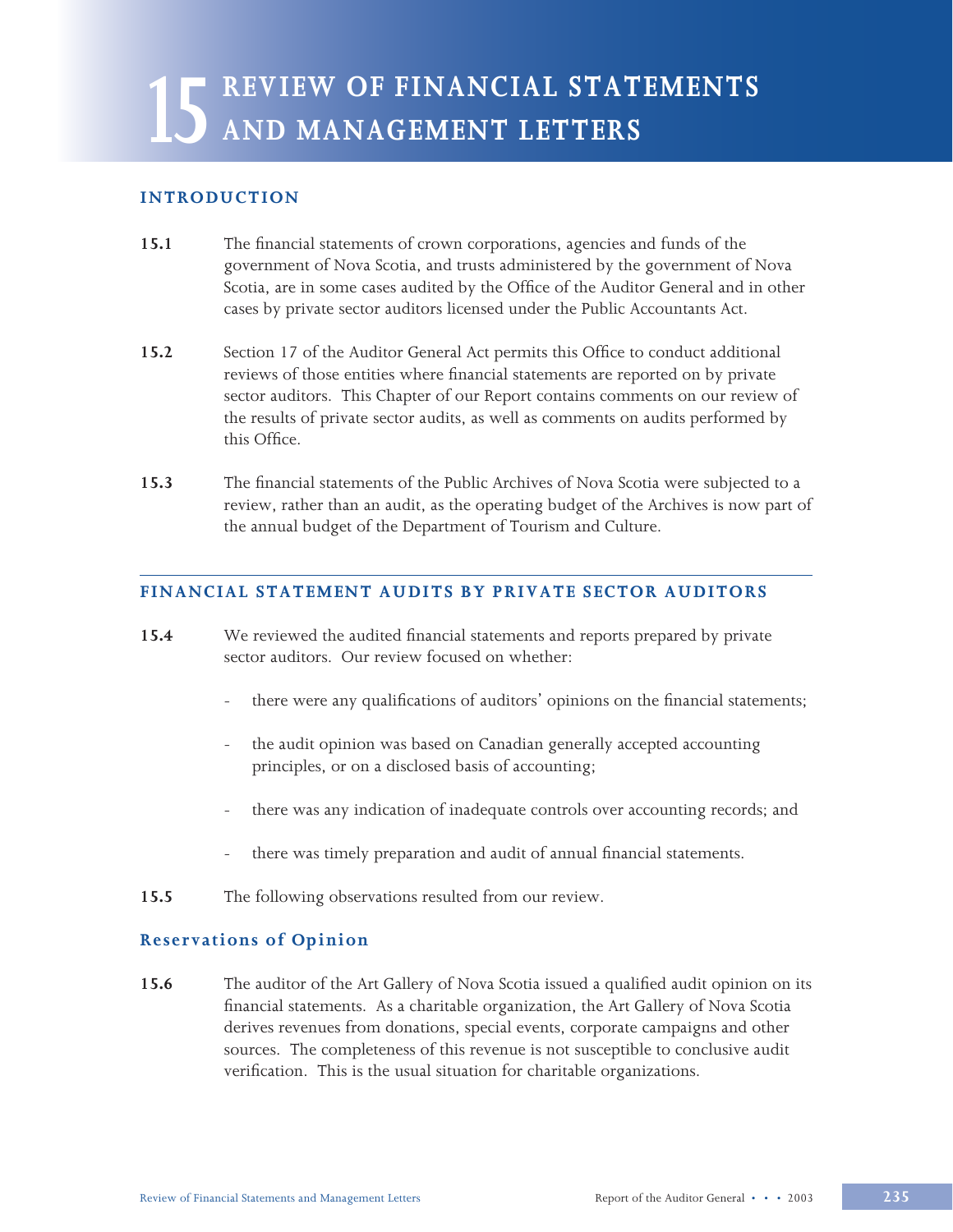#### **Disclosed Basis of Accounting**

- **15.7** The following entities' financial statements were prepared on a disclosed basis of accounting rather than Canadian generally accepted accounting principles.
	- The financial statements for all school boards were prepared using accounting principles for Nova Scotia School Boards as prescribed by the *District School Board Financial Handbook* published by the Department of Education. The matter is discussed further in Chapter 5 of this Report (see page 73).
	- **The Nova Scotia Film Development Corporation and Nova Scotia Power** Finance Corporation financial statements were prepared on a disclosed basis of accounting.
	- **The Sherbrooke Restoration Commission's financial statements were prepared** using accounting principles for museum boards in Nova Scotia as prescribed by the Department of Tourism and Culture.

#### **Financial Controls and Records**

- **15.8** In certain instances, private sector auditors reported weaknesses in internal control in management letters to crown corporations or agencies. The following are selected summary observations on matters included in the management letters issued and available for our review.
	- The auditors of the IWK Health Centre noted various computer and access control issues.
	- The auditors of the Art Gallery of Nova Scotia commented that all projects of significant consequence should receive approval from the Board of Directors.
	- The auditors of the Halifax Regional School Board raised concerns surrounding the controls in place over the Excel and International Student programs. They also noted various computer-related issues surrounding documentation of policies, access controls and monitoring.

The auditors suggested that the Board request government to have an independent auditor report on the design and ongoing effectiveness of the internal controls of SAP.

- The auditors of the Strait Regional School Board suggested that the Board request government to have an independent auditor report on the design and ongoing effectiveness of the internal controls of SAP.
- The auditors of the Southwest Regional School Board suggested that the Board request government to have an independent auditor report on the design and ongoing effectiveness of the internal controls of SAP.

The auditors also noted that IT control logs should be enabled.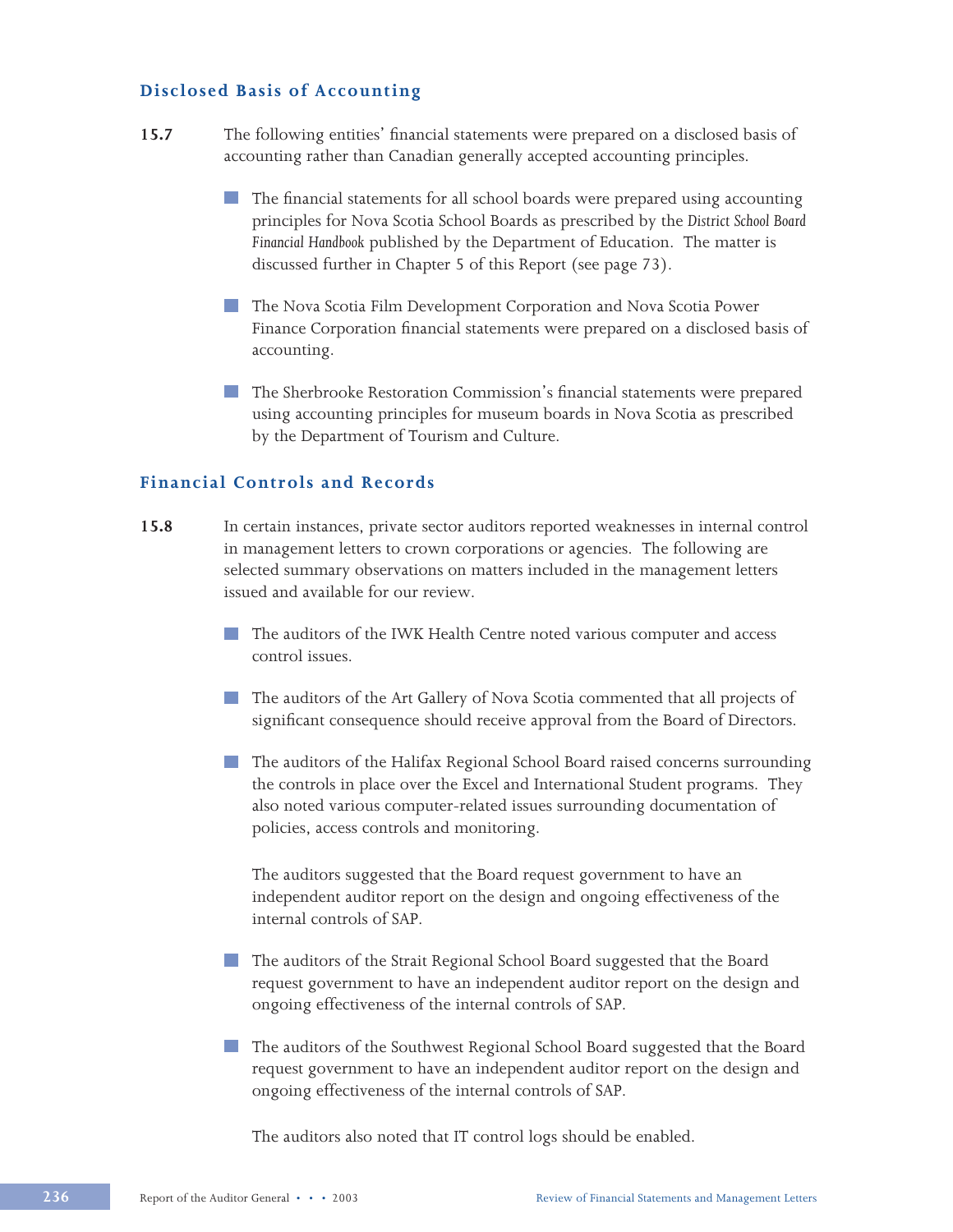- The auditors of the Metropolitan Housing Authority suggested that the Board request government to have an independent auditor report on the design and ongoing effectiveness of the internal controls of SAP.
- The auditors of District Health Authorities 1, 2 and 3 noted that the disaster recovery plan needs to be updated and that offsite storage of backups is required.
- The auditors of District Health Authority 5 indicated that backup policies for computer records have not been consistently followed.
- The auditors of the Waterfront Development Corporation reiterated prior years' concerns surrounding access and password controls.
- The auditors of the Resource Recovery Fund Board Inc. indicated that followup and monitoring procedures should be implemented on approved program funding files.
- **The auditors of Nova Scotia Municipal Finance Corporation suggested that** management request government to have an independent auditor report on the design and ongoing effectiveness of the internal controls which govern the business critical information systems outsourced by the corporation.
- **The auditors of Nova Scotia Business Incorporated (NSBI) noted that loans** with special repayment arrangements were not being followed up on a timely basis to ensure that amounts coming due were being properly monitored and reviewed. There were also instances where loan valuation review forms were not signed off properly.

# **FINANCIAL STATEMENT AUDITS BY THE OFFICE OF THE AUDITOR GENERAL**

- **15.9** The Auditor General is responsible for the annual audit of the consolidated financial statements of the Province of Nova Scotia. See Chapter 2 for comments and observations.
- **15.10** The Auditor General is also responsible for the annual financial statement audits of certain crown corporations, agencies, funds and trusts. The following observations resulted from such audits conducted by or for the Office. For the year ended March 31, 2003, the Office contracted nine financial statement audits with private sector audit firms. The Office signed contracts with these firms and provided oversight supervision for the audits. The auditor's report for each set of financial statements was signed by the Auditor General of Nova Scotia.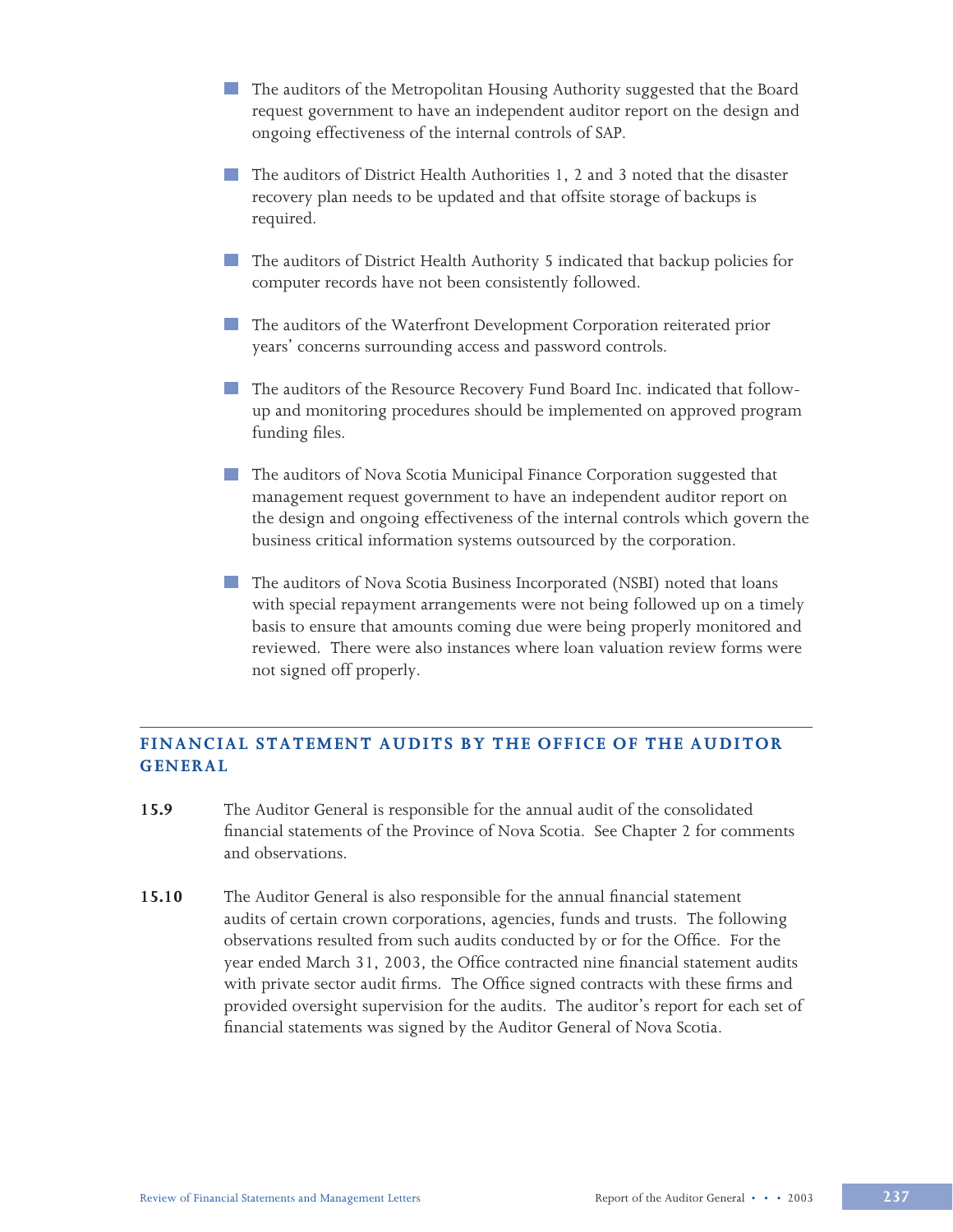# **Reservations of Opinion**

- **15.11** The result of an audit is an opinion on whether financial statements present fairly the financial position of the entity at its fiscal year end and the results of its operations for the year then ended. Where there are qualifications of an audit opinion or situations in which it was not possible to render an opinion, we believe it is appropriate to report on the matter.
- **15.12** The auditor's report on the March 31, 2003 financial statements of Industrial Expansion Fund referred to a disclosed basis of accounting rather than Canadian generally accepted accounting principles. The auditor's report was qualified because approval of write-offs was outstanding when the statements were finalized. Section 23 of the Provincial Finance Act requires all such write-offs be approved by Executive Council.
- **15.13** The auditor's report on the March 31, 2003 financial statements of the Nova Scotia Talent Trust was qualified because the Trust derives revenues from fund-raising activities and donations. The completeness of this revenue is not susceptible to conclusive audit verification. This is the usual situation for this type of organization.
- **15.14** The auditor's report on the March 31, 2003 financial statements of the Public Trustee Trust Funds was qualified because the nature of the Public Trustee's operations makes it impossible to provide an opinion on the completeness of its trust assets. This is not an unusual situation for such trust funds.

# **System Weaknesses**

- **15.15** During the Office's financial statement audits, situations were noted where accounting and control systems or procedures were deficient. Although they were not of a magnitude to require reservation of an audit opinion, a number of these situations are summarized in this Chapter.
- **15.16** Industrial Expansion Fund (IEF) There are issues surrounding the impact of changes made to the terms of financial assistance packages on the loan balances in the accounting records. The Fund should also establish clear accounting guidelines for the recording of environmental liabilities.
- **15.17** Nova Scotia Legal Aid Commission The Commission still needs to reconcile the accounts payable sub-ledger to the general ledger on a timely basis.
- **15.18** Nova Scotia Public Trustee The Trustee should move from the cash basis to the accrual basis of accounting in order to comply with Canadian generally accepted accounting principles. A reconciliation of the mail book to the deposit slips is needed.
- **15.19** Nova Scotia Housing Development Corporation There were several instances where annual reviews of housing sponsors were not completed. These reviews are